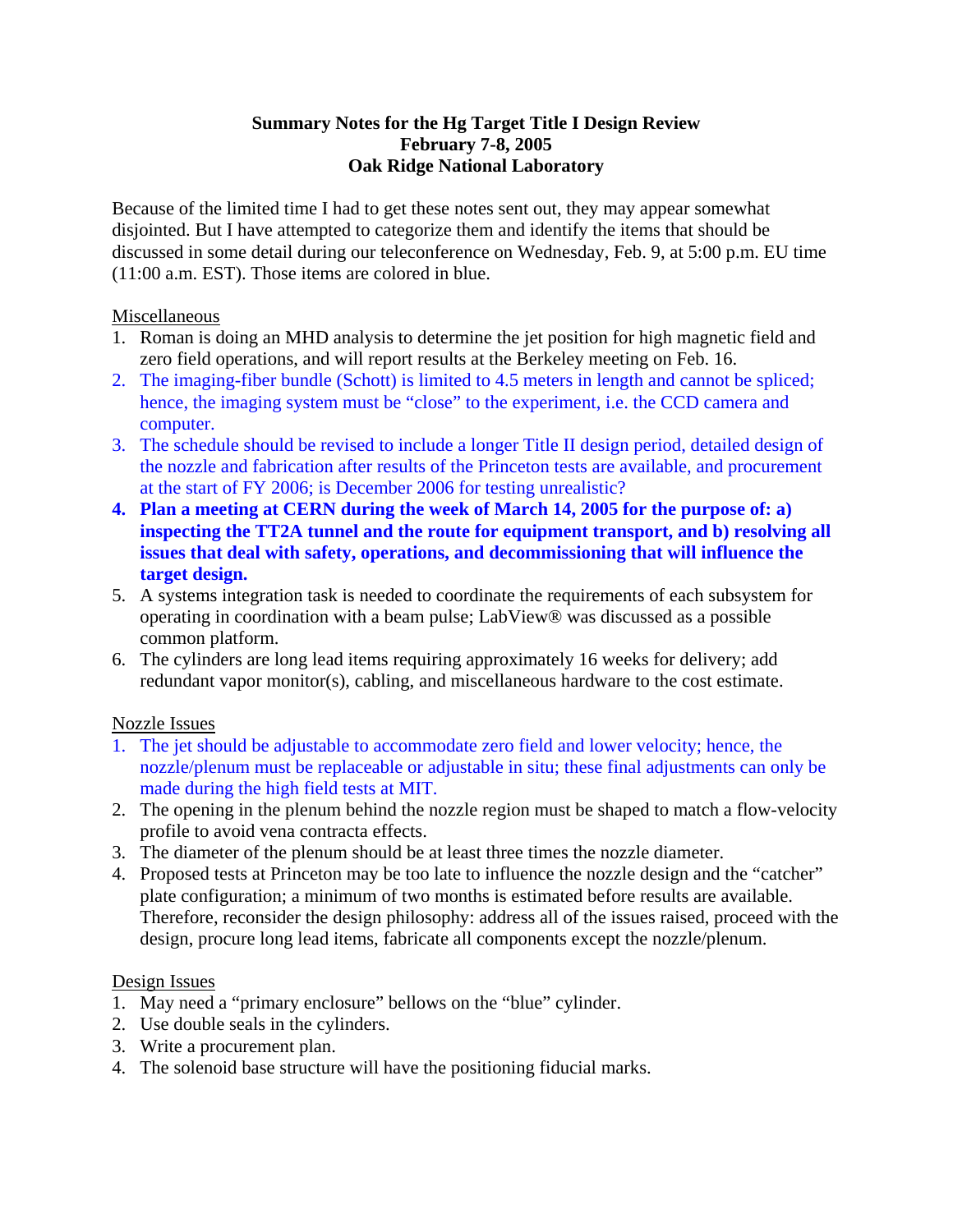- 5. The "warm bore" heater is needed only on the 20-cm region near the upbeam end of the solenoid.
- 6. Use 6061 aluminum for base support structure.
- 7. Investigate axial loading on flex lines under 1000 psi.
- 8. The diagnostic spherical mirrors will be precisely positioned when they are installed at ORNL; this operation will not impact the assembly of the target cassette.
- 9. The optical diagnostics, the windows, lenses, and reflecting mirrors, must be installed before the Hg supply line is assembled to the primary containment box.
- 10. Move the diagnostic penetration to the other side of the secondary containment.
- 11. Size the system for the 12-inch diameter cylinder and 12 seconds of Hg.
- 12. Consider shipping the target system with a shorter, temporary secondary containment.
- 13. Consider adding the ability to observe side-displacement of the mercury jet and assess the design impact.
- 14. Add a "membrane" window in front of the "through tube" in the upbeam region in front of the plenum to prevent the possibility of Hg collecting in front of the primary window.
- 15. Consider using "clean" Hg for ORNL and MIT tests, drain, ship to clean and empty, and ship "other" Hg to CERN.

# Facility Issues

- 1. Verify the proposed distance between the beam absorber in the tunnel and the magnet: 3 meters?
- 2. Verify that the equipment to be installed in the tunnel is limited to 3 meters of length for transport from above ground to the TT2A tunnel, and that 4 meters will be available at the experiment.
- 3. Confirm that lifting in the TT2A tunnel is limited to 2000 kg.
- 4. The need to protect peripheral/auxiliary equipment from radiation damage, and unnecessary activation will require installation through a wall into the adjacent tunnel, or local shielding around these components.

# Safety Issues

- 1. What are the transportation requirements for the target system with and without Hg installed, for domestic and international shipping?
- 2. Can the system be shipped and received with Hg installed?
- 3. Consider evacuating the system for the initial filling of Hg at the TTF; can the system be shipped with Hg installed in the sump tank?
- 4. Can the secondary containment be opened in the CERN tunnel?
- 5. Can the primary containment be opened in the CERN tunnel to assemble the cassette onto the pump interface?
- 6. Can the primary (and the secondary) containment be opened in the tunnel to disassemble the cassette for decommissioning operations?
- 7. Can Hg be removed from the target after a radiation cooldown period, out of the tunnel, in a suitable, ventilated area?
- 8. Will CERN accept mildly activated mercury (from WNR tests) for installation in the target system?